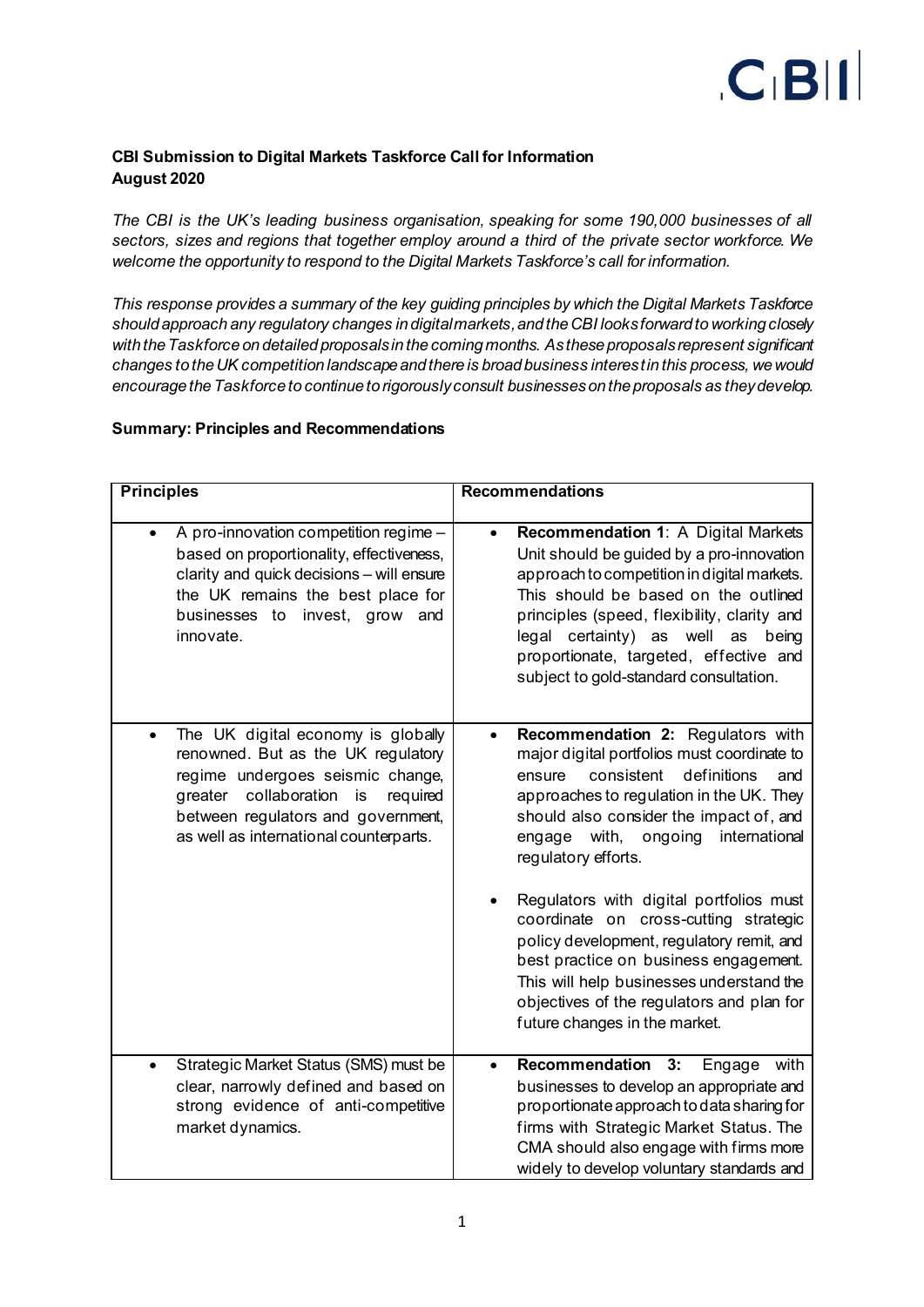

| Any new pro-competition regulatory<br>change should focus solely on fims<br>with Strategic Market Status and be<br>based on extensive, evidence-based<br>and gold-standard consultation to<br>ensure the UK's world-leading digital<br>economy continues to thrive. | business-to-business<br>data<br>support<br>sharing, for example through<br>legal<br>clarification. |
|---------------------------------------------------------------------------------------------------------------------------------------------------------------------------------------------------------------------------------------------------------------------|----------------------------------------------------------------------------------------------------|
| Government and regulators should look<br>to build a regulatory environment that<br>support firms' own data sharing<br>initiatives and advances access to<br>high-quality data<br>to<br>support<br>competition.                                                      |                                                                                                    |
| Flexibility, gold-standard<br>market<br>engagement, and coordination with<br>existing sectoral regulation must guide<br>future pro-innovation intervention in<br>other digital markets.                                                                             |                                                                                                    |

# *1. Principles for a new pro-competition approach (procedure and structure)*

#### **A pro-innovation competition regime –based on proportionality,effectiveness, clarity and quick decisions – will ensure the UK remains the best place for businesses to invest, grow and innovate**

- The UK digital economy provides immense value to the UK, being worth over £149bn, and consistently outperforms our European counterparts on investment in technology. <sup>1</sup> Covid-19 has highlighted the best of British innovation and business dynamism, with digital technologies enabling businesses to implement flexible working, reach new customers and export online. However, the pandemic has also created a vastly uncertain economic operating environment for businesses. Many firms are struggling with lower cash reserves to invest in innovation, are increasingly concerned about the impact of future regulation on the UK's digital dynamism and are navigating the UK's changing place in the world. Firms are now particularly sensitive to the differences in operating environments globally as they decide where to locate, invest and innovate.
- Based on extensive cross-economy engagement, the CBI's recent report *[Building a World-](https://www.cbi.org.uk/articles/building-a-world-class-innovation-and-digital-economy/)[Class Innovation and Digital Economy](https://www.cbi.org.uk/articles/building-a-world-class-innovation-and-digital-economy/)* set out a vision for a pro-innovation regulation and competition regime by 2025.<sup>2</sup>A successful competition regime would facilitate companies to innovate and scale quickly by addressing the barriers to entry including access to finance and data, as well as providing clear rules, quick decisions, and proportionate, evidence-based, and effective interventions.

<sup>1</sup> CBI, 2020, *Building a World-Class Innovation and Digital Economy: recommendations for an innovation and technology-led recovery*<br><sup>2</sup> Ibid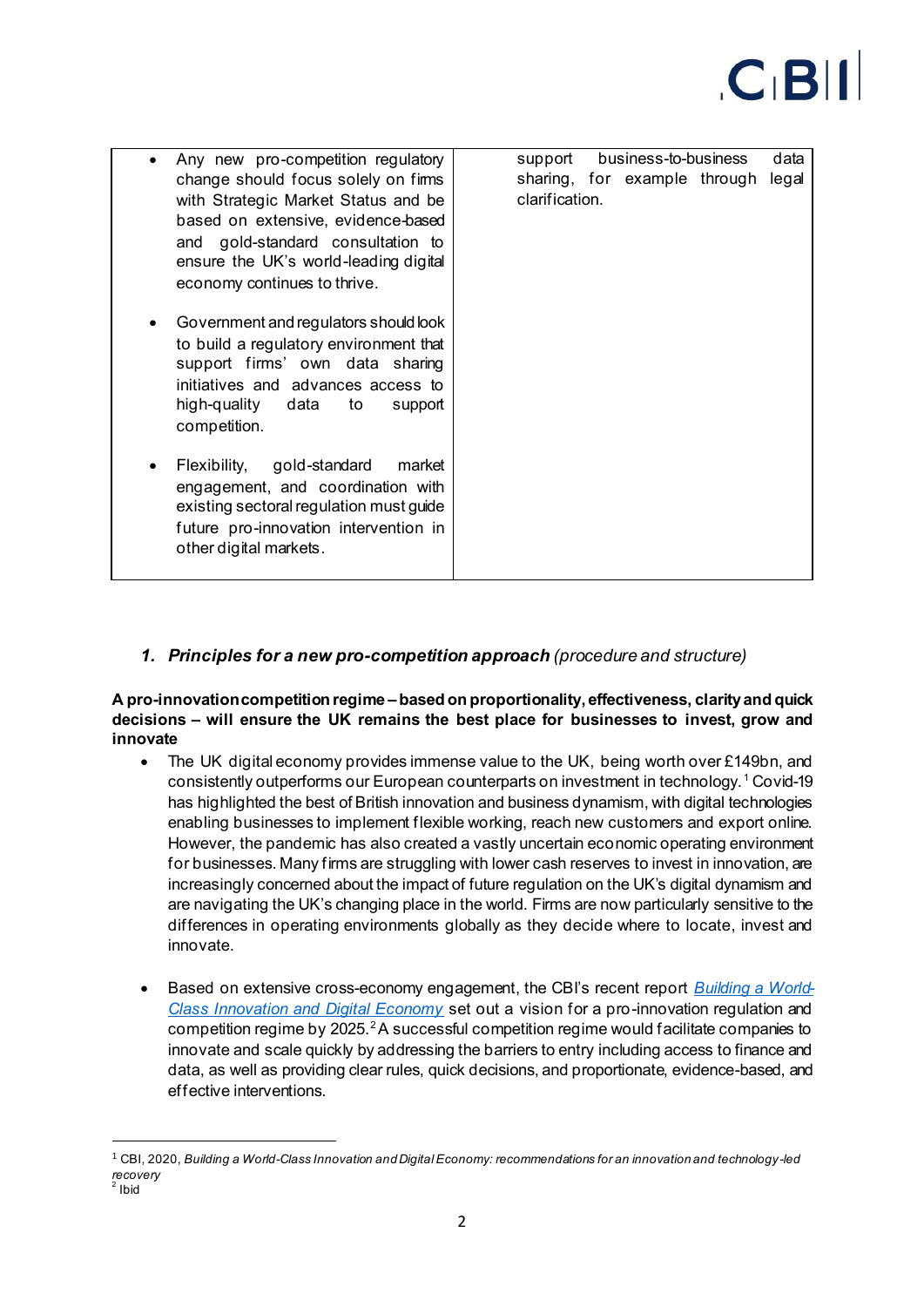

- Now more than ever, changes to competition policy in digital markets must take a proinnovation, proportionate and effective approach, based on evidence of anti-competitive activity or market failure. Businesses are eager to work with the Digital Markets Taskforce, and the CMA, to help provide workable proposals that support a positive pro-innovation vision for digital competition in the UK and ensure markets remain open and contestable. This will ensure that individuals, businesses, and the UK at large can continue to harness the benefits of worldleading technology and innovation. The Digital Markets Taskforce's consultation is a welcome opportunity to ensure consistent gold-standard industry and regulator engagement on a proportionate, pro-innovation and targeted framework for regulatory change.
- Retaining the UK's vibrant mix of global companies, start-ups and scale-ups must be at the heart of the UK's approach to competition in digital markets. The UK should maintain its attractiveness to global and home-grown champions that provide major investment, job creation and innovation across the country. To ensure proportionate and effective outcomes, the UK's approach should be guided by clear success metrics, such as improving the UK's scale-up rate by addressing scale-up barriers including access to data and finance, and extending the UK's lead in technology investment.
- A pro-innovation competition regime in digital markets will provide consumer choice and value for money, alongside much-needed regulatory certainty to stimulate long-term business investment. This will allow all businesses to compete effectively without curtailing the existing innovation activities of established players. As such, firms are committed to working with the Digital Markets Taskforce, including by providing business insight to shape workable proposals that fit within this proportionate approach.

**Recommendation 1**: The Digital Markets Unit should be guided by a pro-innovation approach to competition in digital markets. This should be based on the outlined principles (speed, flexibility, clarity and legal certainty) as well as being proportionate, targeted, effective and subject to goldstandard consultation.

## **The UK digital economy is globally renowned. But as the UK regulatory regime undergoes seismic change, greater collaboration is required between regulators and government, as well as international counterparts**

- The UK regulatory and competition regime is undergoing seismic change to adapt to the rapid pace of digitisation and innovation. The UK legal system gives companies a solid foundation, ranking 15<sup>th</sup> in the World Economic Forum's Global Competitiveness Index in terms of how well it adapts to digital business models. $^3$  Companies located in the UK often point to the UK's longstanding history of stable, pragmatic and evidence-based regulation. Yet, as new forms of digital regulation and competition policy are developed simultaneously, there is a pressing challenge to reduce fragmentation, enhance expertise and increase coordination across government and regulators.Consistent definitions across UK regulation, for example in defining digital markets, platforms and business models, should be a minimum requirement.
- UK firms, particularly start-ups, highlight this regulatory fragmentation challenge as a burning issue. For example, in 2020 alone, new regulation on content liability (online harms), data protection, digital tax, and digital competition are being progressed. Many firms are concerned

<sup>3</sup> World Economic Forum, Global Competitiveness Report (2019).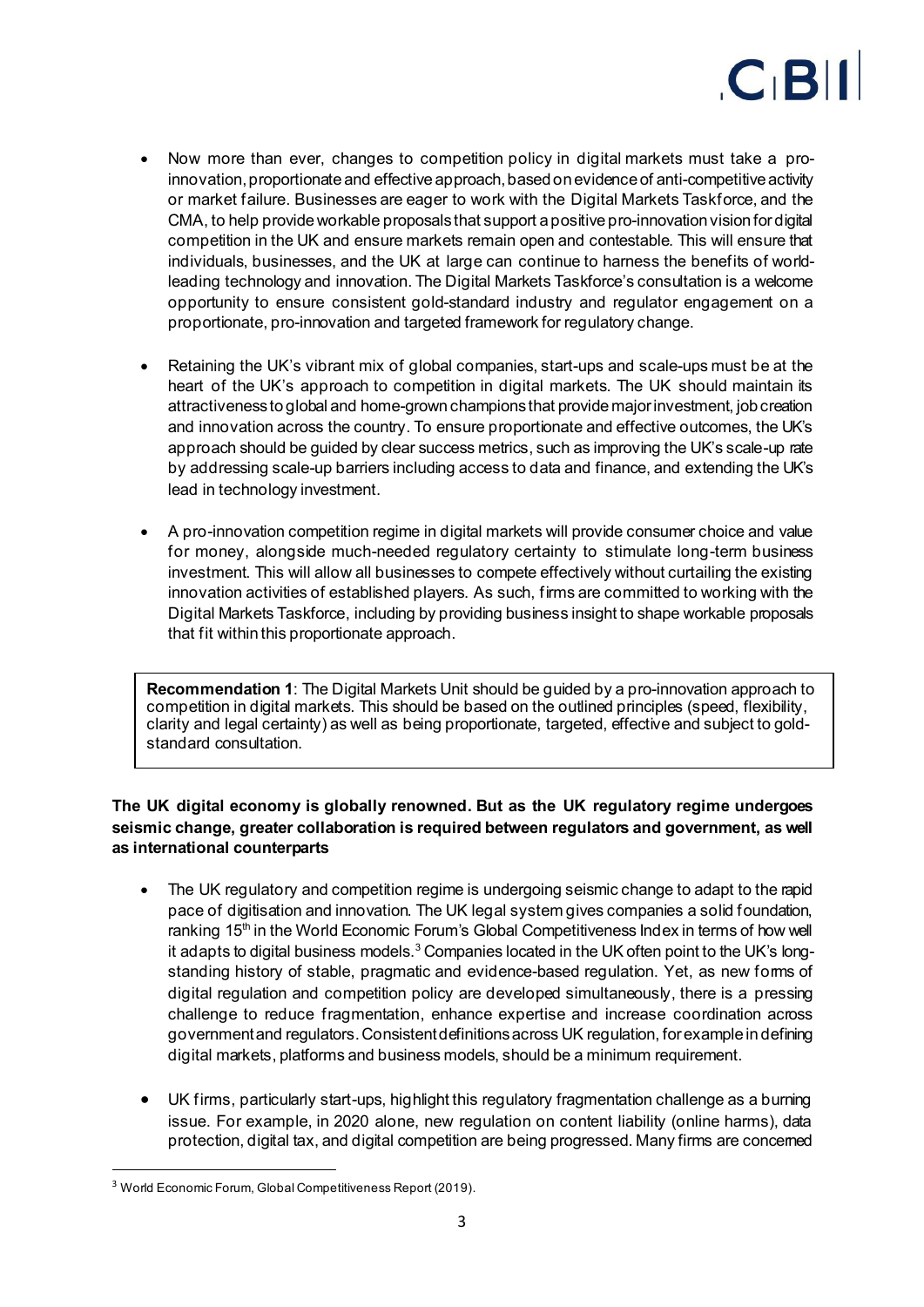

about the scope, proportionality, technological feasibility and overlap between proposed regulation of digital technologies and markets. The CBI has called on government to create a cohesive digital regulation strategy that would coordinate digital regulation, competition measures, and review regulatory remits. Greater regulatory coordination would also help to achieve this objective and firms are keen to provide insight to help regulators identify overlap and pinch points across existing and proposed digital regulation, as well as opportunities to limit the regulatory burden on new challengers and scale-ups. The creation of the joint Digital Regulation Cooperation Forum (DRCF) is a welcome step forward, but to be effective it must work in step with sectoral regulators and have an eye to international regulatory initiatives. The CBI values our working relationship with regulators and would be happy to help facilitate engagement between the DRCF and businesses.

- Due to the global nature of digital markets, cooperation with other regulators internationally is necessary, including on proposed regulatory changes in other jurisdictions such as the European Commission's Digital Services Act. Regulators and government must also be cognisant of the international context, with proposed domestic legislation potentially having a significant impact UK trade negotiations and international relations which may result in tradeoffs. Global cooperation also offers an opportunity to showcase UK regulatory expertise and play a leading role in shaping international standards and norms.
- Setting up new regulatory functions such as a Digital Markets Unit can also be used as an opportunity to further deepen technical expertise across regulators with digital portfolios, to facilitate workable and futureproof regulation. This must be accompanied by appropriate resourcing.

**Recommendation 2:** Regulators with major digital portfolios must coordinate to ensure consistent definitions and approaches to regulation in the UK. They should also consider the impact of, and engage with, ongoing international regulatory efforts.

Regulators with digital portfolios must coordinate on cross-cutting strategic policy development, regulatory remit, and best practice on business engagement. This will help businesses understand the objectives of the regulators and plan for future changes in the market.

# *2. Proposed remedies to support competition*

#### **Strategic Market Status (SMS) must be clear, narrowly defined and based on strong evidence of anti-competitive market dynamics**

- Both the Furman Review and the CMA's market study into online platforms and digital advertising have recommended the creation of new ex ante competition rules and the designation of 'Strategic Market Status' (SMS) on firms to address market power in digital markets, where regulators consider existing competition tools to be inadequate. Businesses across the UK are eager to engage in the process of developing these proposals.
- **Defining SMS:** Firms across the UK would urge the Digital Markets Taskforce to develop a definition that is narrow, unambiguous, and limited to a small number of companies to reduce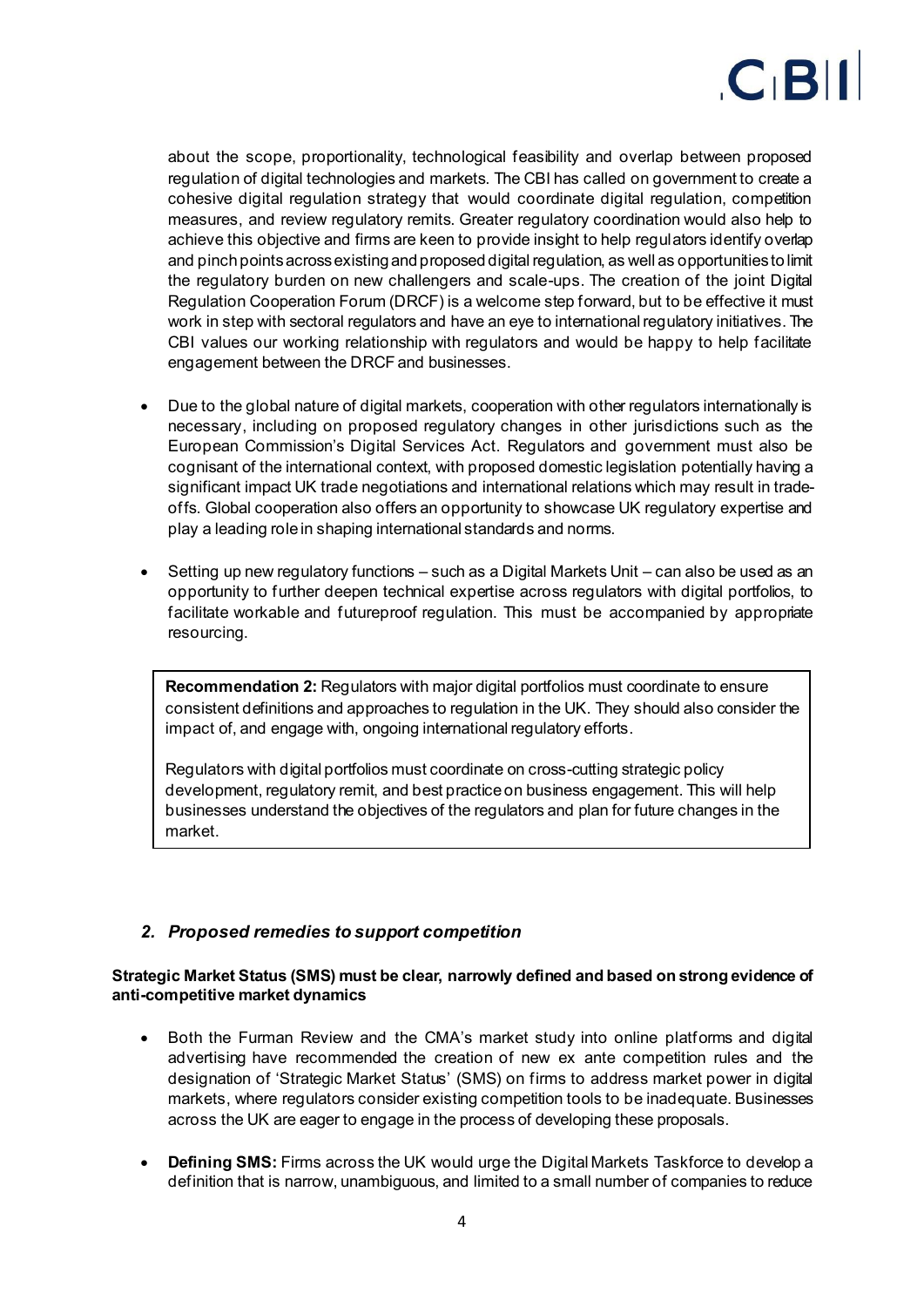

legal uncertainty and a disproportionate regulatory burden across the digital economy. When defining SMS, regulators and government should take into account the intricacies of individual digital markets, such as the differences in: business models, consumer behaviour, parameters of competition and the strength of competitive constraints, and how the international nature of digital markets impacts UK competition rules.

- International coordination on competition policy, and consistency where possible, will be vital for the UK's regulatory regime to be effective. At a minimum, definitions of business models related to digital markets and Strategic Market Status (for example social media platforms) should be consistent across UK regulation, as they have not yet been enshrined in case law.
- Another consideration for the Taskforce when defining SMS is that some companies may be dominant in one digital market but a challenger in an adjacent market (although potentially able to use their market power across market boundaries). In these cases, it will be important to assess the potential impact on competition, consumer benefit and innovation in the adjacent market when considering whether to apply SMS to the company's activities in the adjacent market or in its entirety. Checks and balances, for example a review mechanism, could be envisaged to monitor engagement in adjacent markets.
- **Designating SMS:**The process for designating SMS must be clear, transparent and conducted in line with the proportionate and targeted approaches taken in other regulated areas. The decision to intervene in a particular digital market and designate SMS should be based on strong evidence of anti-competitive market dynamics, and closely follow the principles of better regulation. This evidence must be the result of a robust and rigorous analysis, such as the CMA's review into the digital advertising market. This process should also enable flexible and swift action when warranted. Due to the fast-changing nature of digital markets, there should also be a clear and fast-paced review process to determine whether a company continues to retain its strategic market status.
- Businesses would welcome early clarity on how SMS will be defined and detail on the intended designation process (including the quantitative tests to be used), followed by another consultation opportunity.

## **Any new pro-competition regulatory change should focus solely on firms with Strategic Market Status and be based on extensive, evidence-based and gold-standard consultation to ensure the UK's world-leading digital economy continues to thrive**

- Any future competition policy change must be based on the principles of better regulation, prioritising comprehensive, evidence-based analysis, extensive consultation and proportionate action. Proposed ex ante regulation such as a code of conduct, merger controls, and any mandated data sharing must be applied solely to companies determined as having Strategic Market Status. Businesses generally support a flexible code of conduct for SMS firms, however the competition changes proposed will require serious, extensive and gold-standard industry consultation to ensure that they do not negatively impact the UK's globally renowned digital economy or jeopardise the UK's position as an attractive place for investment and innovation. Businesses would also welcome clarity on the evidential requirements (proof of harm) for implementing each ex ante measure and any intended sequencing of these measures.
- Applying ex ante regulation beyond firms with SMS could prevent smaller firms from developing innovations for consumers, because regulation applied to these smaller firms could limit their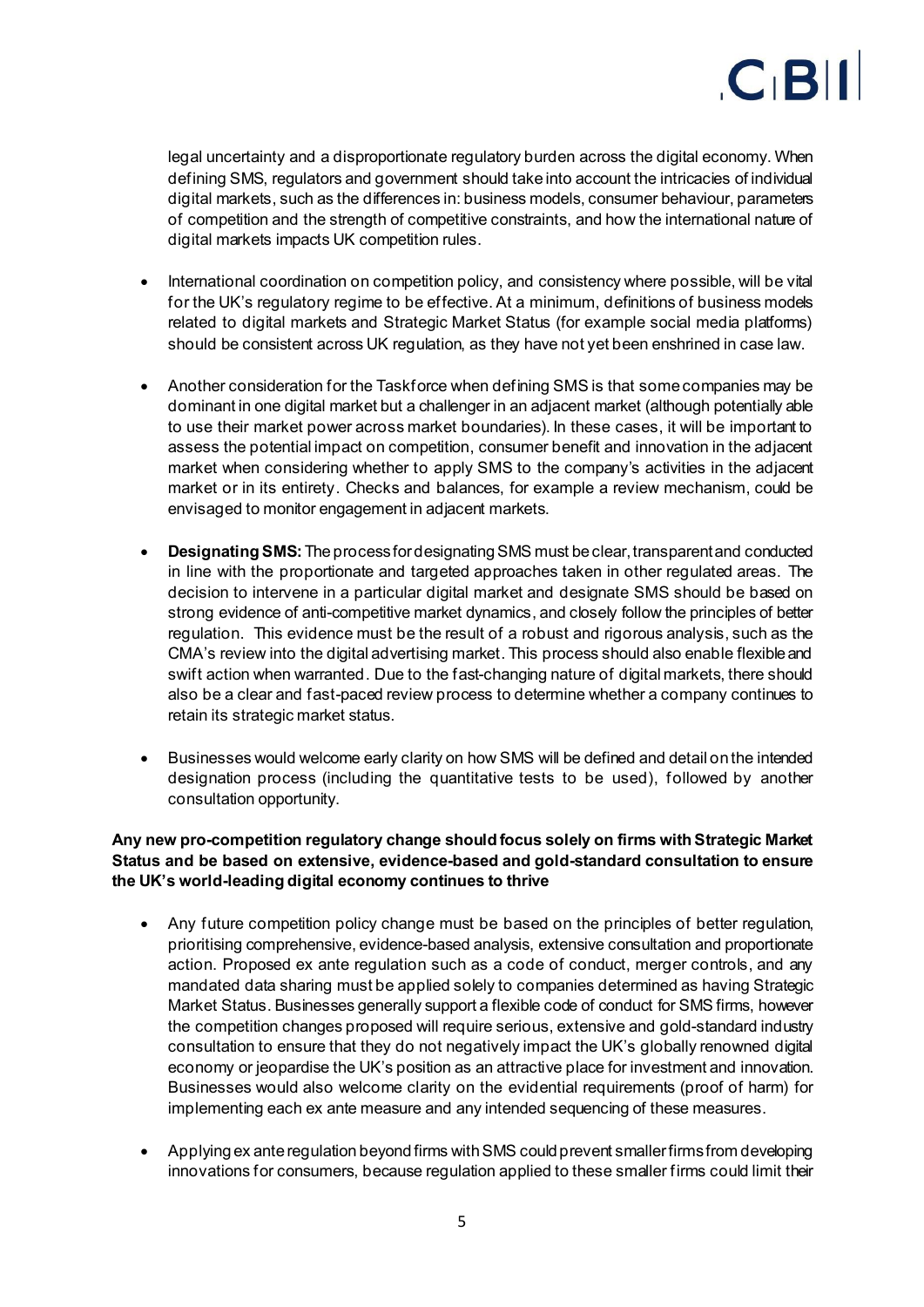

ability to monetise new innovative products and services. All other firms within digital markets should continue to comply fully with existing competition law, for example rules around fair trading and transparency.

## **Government and regulators should look to build a regulatory environment that support firms' own data sharing initiatives and advances access to high-quality data to support competition**

- The UK can take a world-leading approach to data sharing as a method to drive competition and innovation in digital markets. Firms understand the importance of business-to-business (B2B) data sharing, which can lower barriers to entry and support user multi-homing across different networks. Addressing access to data issues will spur greater consumer choice and business investment in the UK.
- Mandating third party access to data (for firms with Strategic Market Status) is a significant intervention that must be proportionate, based on rigorous analysis of harm and analysis of the effectiveness of this remedy on the specific harm identified. Any decisions on this remedy must be guided by the better regulation principles of proportionality and effectiveness and aligned to existing data protection legislation. However, widespread mandatory data sharing requirements across digital markets (beyond companies with Strategic Market Status) is not proportionate.
- Data interoperability and portability requirements on companies with Strategic Market Status are potential tools but should be utilised based on analysis of their proportionality and procompetitive impact. Greater data portability could have a broader impact on digital markets, for example by incentivising competitors and third parties to deliver solutions that allow users to move their data between platforms easily. A potential future role for the Digital Markets Unit could be to look at the terms of data mobility and portability. Online platforms have measures in place in relation to their own use of user data (such as privacy notices and user consent mechanisms) that could be extended to form the basis of data mobility measures that will enable third parties to access such data, in line with privacy conditions that are dependent on the manner of data collection, the nature of the data and the purposes for which the data will be used.
- A crucial part of this process is data standards which should make it easier for all parties to share data. This standardisation should be sufficiently flexible to allow for differences in how metadata is structured in different jurisdictions, and ensure that the standards can keep pace with rapid developments in how data is applied over time. The requirement to offer data in a uniform exchange format as per the CMA's Open Banking remedy could be considered as an approach.
- Wider voluntary data sharing across digital markets could have a significant positive impact on competition and many firms are already exploring how they could open up the data they hold, in accordance with data protection legislation. Given the importance of data for competition, the CMA more broadly should work with firms that do not have Strategic Market Status to encourage greater voluntary business-to-business (B2B) data sharing, for example through wider market engagement strategies to develop data standards, legal clarification and support for companies' own data sharing initiatives as they develop. Regulators and government should also look to draw on lessons from existing firm-led data sharing initiatives. Greater regulatory support would be required for smaller firms who have datasets but do not have the resource or expertise to meet new technical data interoperability standards developed by regulators.